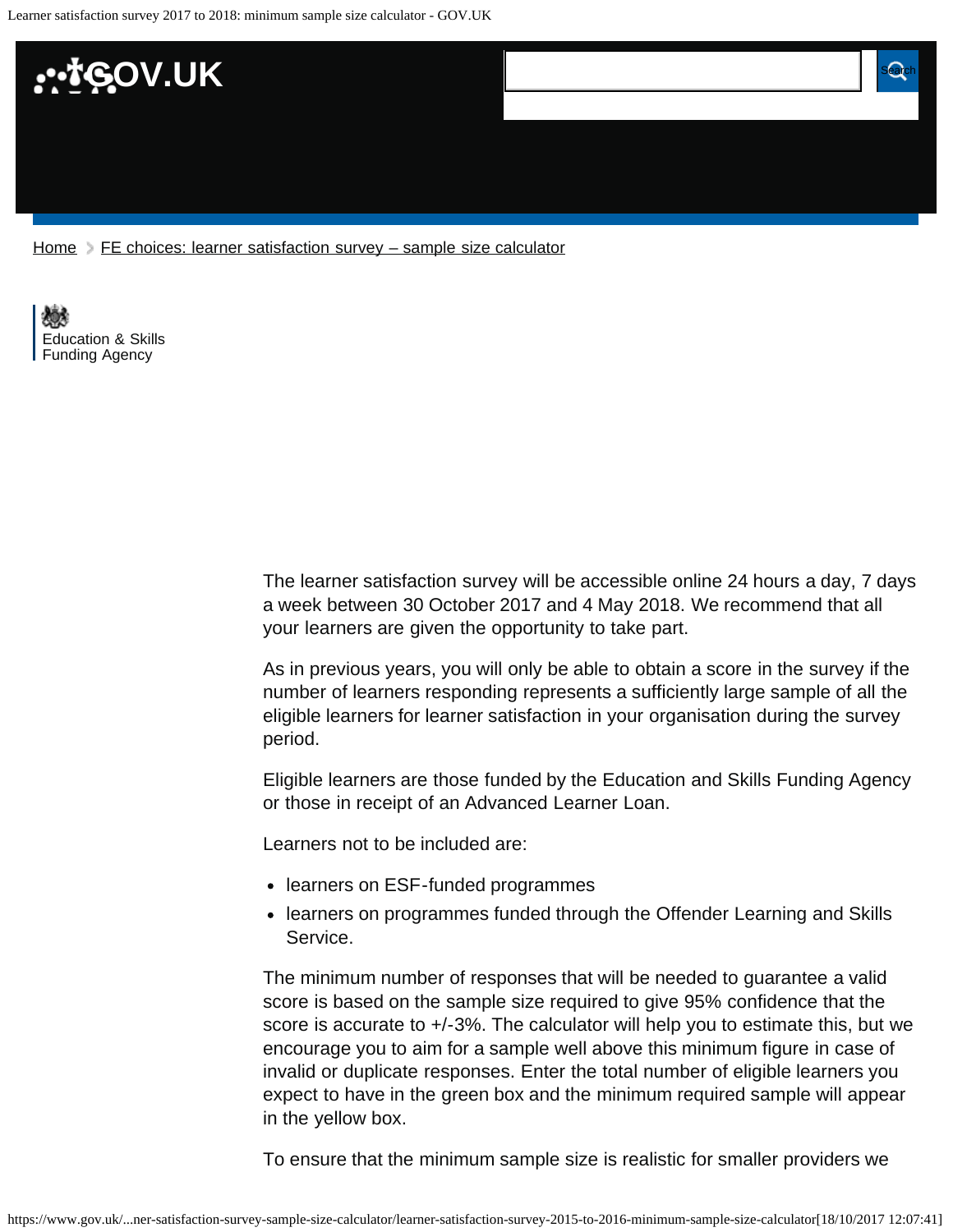set a ceiling of 70% of eligible learners and no provider will be required to exceed this percentage. Therefore, the minimum sample size generated by the calculator is based on either the 70% rule or 3% confidence interval, whichever is the smaller.

It is important that the sample is broadly representative of your learner population in terms of age, gender and level of study. Corrective weightings are applied to ensure any bias in the sample is accounted for but this is not possible where sample skew is too large. Therefore, badly skewed samples may not receive a valid score.

Some responses may be ruled invalid if they are duplicates or from learners that are not eligible to take part in the survey. These factors can lead to your final sample being smaller than the original number of responses submitted by your learners. Always aim for a response well above the required minimum.

Is there anything wrong with this page?

## **Services and information**

**[Benefits](https://www.gov.uk/browse/benefits)** 

[Births, deaths, marriages and care](https://www.gov.uk/browse/births-deaths-marriages)

[Business and self-employed](https://www.gov.uk/browse/business)

[Childcare and parenting](https://www.gov.uk/browse/childcare-parenting)

[Citizenship and living in the UK](https://www.gov.uk/browse/citizenship)

[Crime, justice and the law](https://www.gov.uk/browse/justice)

[Disabled people](https://www.gov.uk/browse/disabilities)

[Driving and transport](https://www.gov.uk/browse/driving)

[Education and learning](https://www.gov.uk/browse/education)

[Employing people](https://www.gov.uk/browse/employing-people)

[Environment and countryside](https://www.gov.uk/browse/environment-countryside)

[Housing and local services](https://www.gov.uk/browse/housing-local-services)

[Money and tax](https://www.gov.uk/browse/tax)

[Passports, travel and living abroad](https://www.gov.uk/browse/abroad)

[Visas and immigration](https://www.gov.uk/browse/visas-immigration)